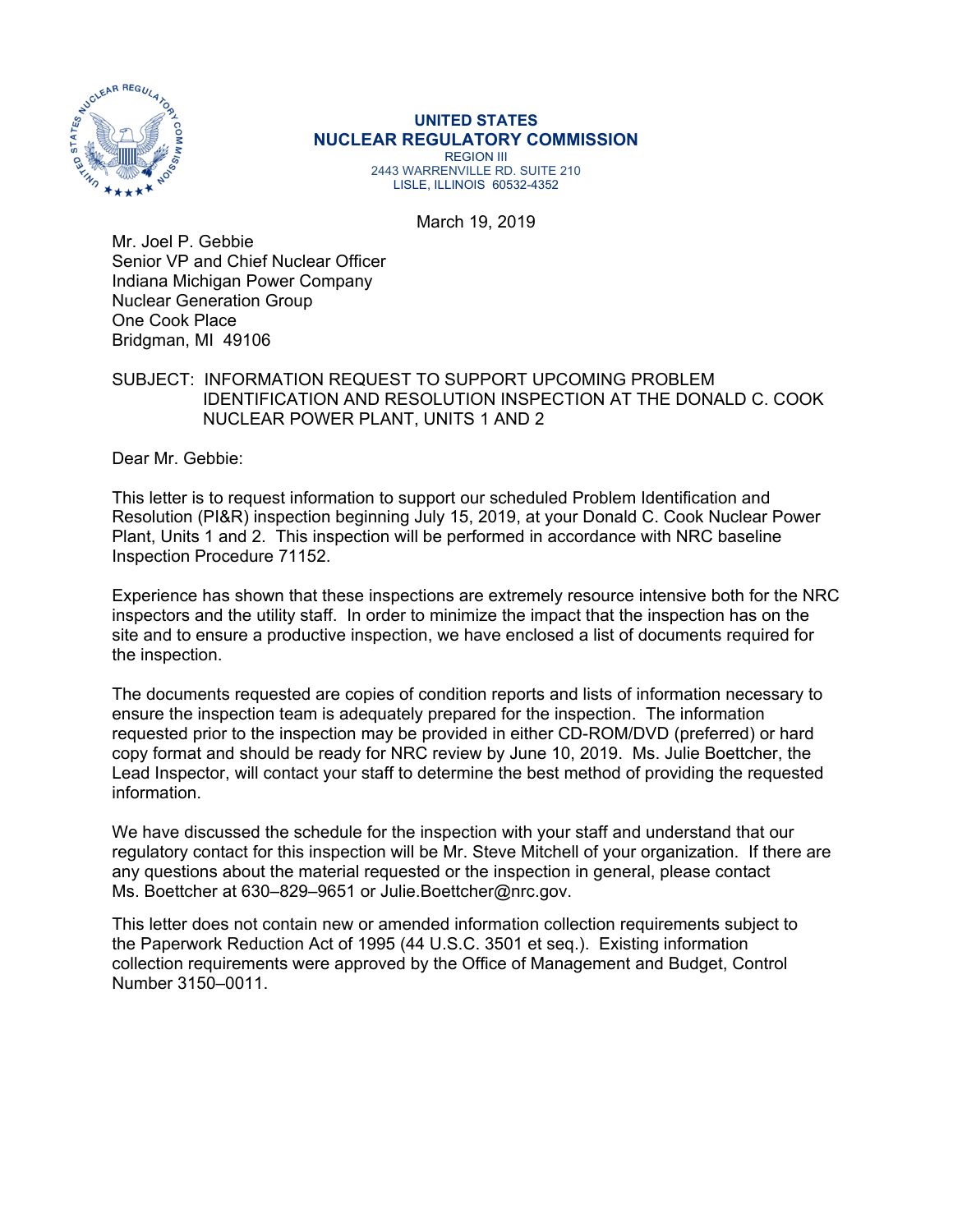The NRC may not conduct or sponsor, and a person is not required to respond to, a request for information or an information collection requirement unless the requesting document displays a currently valid Office of Management and Budget control number.

This letter and its enclosure will be made available for public inspection and copying at http://www.nrc.gov/reading-rm/adams.html and at the NRC Public Document Room in accordance with 10 CFR 2.390, "Public Inspections, Exemptions, Requests for Withholding."

Sincerely,

# */RA/*

Eric Duncan, Chief Branch 4 Division of Reactor Projects

Docket Nos. 50–315; 50–316 License Nos. DPR–58; DPR–74

Enclosure: Requested Info to Support PI&R Inspection

cc: Distribution via LISTSERV®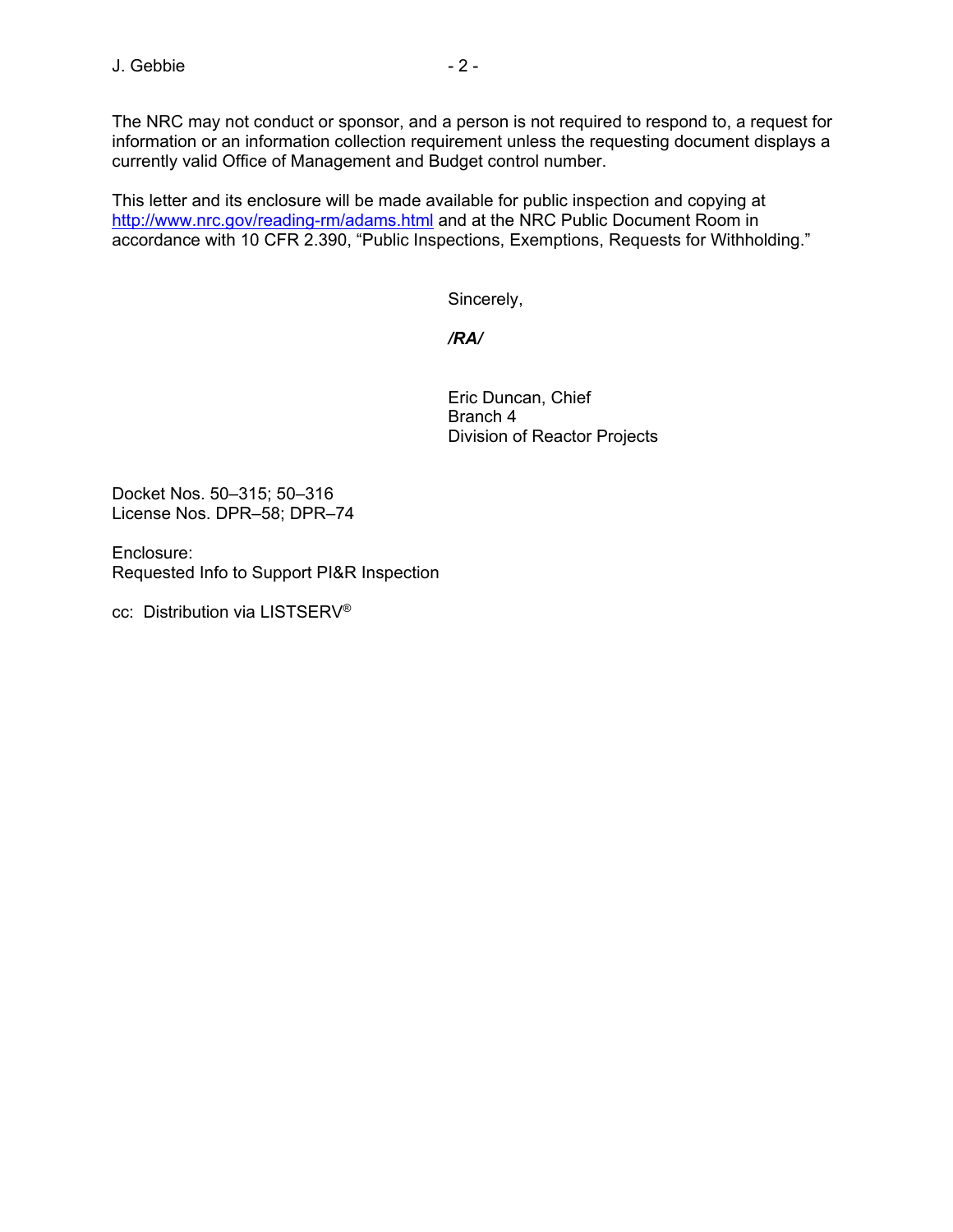Letter to J. Gebbie from E. Duncan dated March 19, 2019

SUBJECT: INFORMATION REQUEST TO SUPPORT UPCOMING PROBLEM IDENTIFICATION AND RESOLUTION INSPECTION AT THE DONALD C. COOK NUCLEAR POWER PLANT, UNITS 1 AND 2

DISTRIBUTION: Michael McCoppin RidsNrrDorlLpl3 RidsNrrPMDCCook Resource RidsNrrDirsIrib Resource Darrell Roberts John Giessner Jamnes Cameron Allan Barker DRPIII DRSIII ROPreports.Resource@nrc.gov

| ADAMS Accession Number: ML19078A373 |  |  |
|-------------------------------------|--|--|
|-------------------------------------|--|--|

| OFFICE            | RIII       |  |  |  |  |
|-------------------|------------|--|--|--|--|
| <b>NAME</b>       | EDuncan:lg |  |  |  |  |
| <b>DATE</b><br>H. | 3/19/2019  |  |  |  |  |

*OFFICIAL RECORD COPY*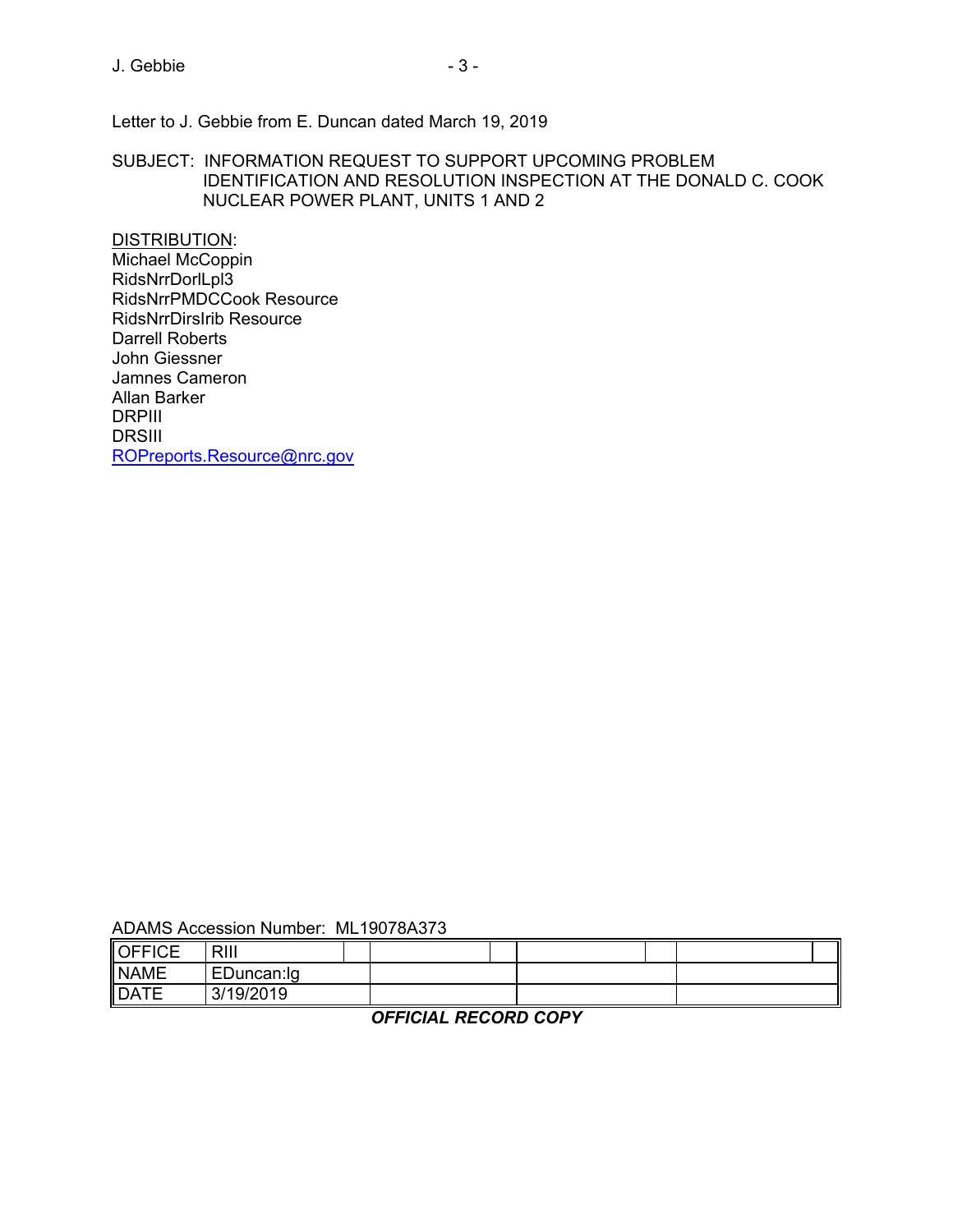#### **Requested Information to Support Problem Identification and Resolution Inspection**

**Please provide the information on a compact disc or thumb drive (one for each of four team members), if possible. Unless otherwise specified, the time frame for requested information is for the period of July 1, 2017, through the time the data request is answered. Please label any electronic files with file content information. If a list of condition reports (CRs) is requested, the list should be sortable electronically.** 

**In addition, the inspectors will require computer access to the corrective action program (CAP) database while on site.** 

### PROGRAM DOCUMENTS

- 1. Copies of current administrative procedures associated with the corrective action program. This should include procedures related to: (1) corrective action process; (2) operating experience program; (3) self-assessment program; (4) maintenance rule program; (5) operability determination process; (6) degraded/non-conforming condition reporting process (e.g., RIS 2005–20); (7) system health process or equivalent equipment reliability improvement programs; and (8) operational decision making (ODMI) process.
- 2. A current copy of the Employee Concerns Program/Ombudsman administrative procedure.
- 3. Description of any substantive changes made to the CAP since the last Problem Identification and Resolution (PI&R) Inspection. Please include the effective date with each listed change.

### ASSESSMENTS

- 4. A copy of Quality Assurance (QA) audits of the CAP.
- 5. A copy of self-assessments and associated CRs generated in preparation for this PI&R inspection.
- 6. A list of all other QA audits completed.
- 7. The schedule of future QA audits.
- 8. A copy of completed CAP self-assessments and the plan/schedule for future CAP self-assessments.
- 9. A chronological list of department and site self-assessments completed (include date completed).
- 10. A list of CRs written for findings or concerns identified in self-assessments and audits. Include a short description/title of the finding, its status, and include a cross-reference to the audit or self-assessment number.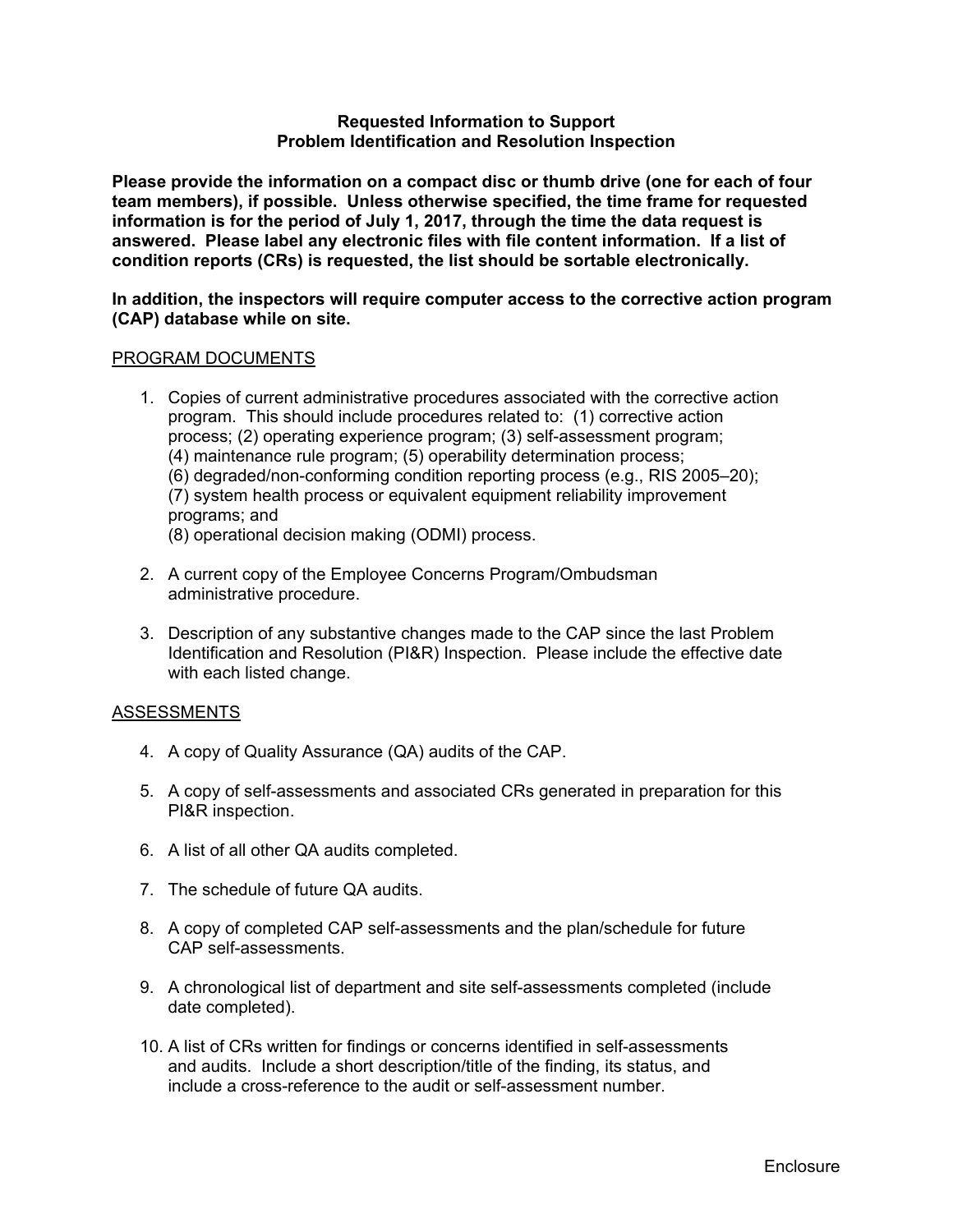## CORRECTIVE ACTION DOCUMENTS

- 11. A list of completed root cause evaluations with a brief description of the issue. Provide status of any actions developed as part of the evaluations. Include a reference, if not part of the root cause package, to the documents and/or CRs directing and tracking the actions.
- 12. A list of completed apparent cause evaluations with a brief description of the issue. Provide status of any actions developed as part of the evaluations. Include a reference, if not part of the apparent cause package, to the documents and/or CRs directing and tracking the actions.
- 13. A list of completed common cause evaluations with a brief description of the issue. Provide status of any actions developed as part of the evaluations. Include a reference, if not part of the common cause package, to the documents and/or CRs directing and tracking the actions.
- 14. A list of all open CRs sorted by significance level. Include CR number, the date initiated, a brief description/title, system affected if any, significance level, and anticipated completion date, if available.
- 15. A list of closed CRs sorted by significance level and then initiation date. Include CR number, a brief description/title, the date initiated and closed, assigned organization, system affected and whether there was an associated operability evaluation.
- 16. A list of open corrective actions, sorted by significance/priority level, with a brief description/title, initiating date and due date. The list should include the number of due date extensions and be grouped by department.
- 17. A list of CRs generated by the corporate office that involve or affect plant operation, sorted by significance level. Include the date initiated, a brief description/title, system affected, assigned organization, and status (if closed include date closed; if open, include scheduled date to be closed).
- 18. A list of completed effectiveness reviews with a brief description of the results. Include a cross-reference to the CRs for which the effectiveness review was conducted and, if applicable, CR numbers documenting any additional follow-up actions.
- 19. A list of CRs initiated for inadequate or ineffective corrective actions. Include the date initiated, a brief description/title, significance/priority level, system affected, assigned organization, and status (if closed include date closed; if open, include scheduled date to be closed). Include a cross-reference to the CR or evaluation that generated the original corrective action.
- 20. A copy of any performance reports or indicators used to track CAP effectiveness. The end-of-quarter data is sufficient; monthly reports are not required.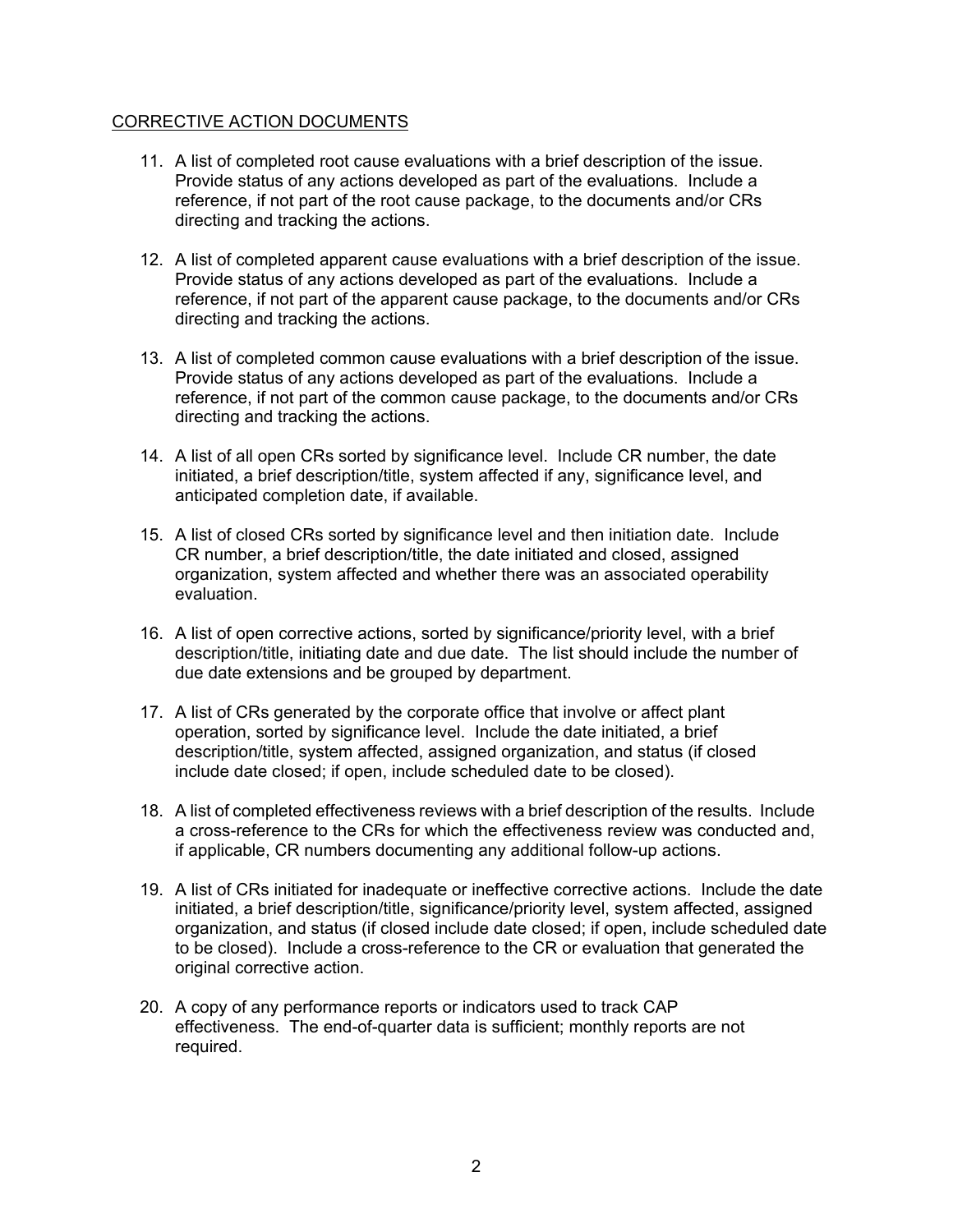- 21. A data table (or similar format) showing the total number of CRs generated per year since 2016 sortable by department (i.e. operations, engineering, security etc.).
- 22. A data table showing the number of issues identified externally (NRC, INPO, other, etc.) per year compared to those identified internally since 2016.

# TRENDS

- 23. A list of CRs initiated for trends of conditions adverse to quality. Include the date initiated, a brief description/title, significance/priority level, and status (if closed include date closed; if open, include scheduled date to be closed).
- 24. Copies of any completed trend reports for CRs. Quarterly trend reports are acceptable; copies of all monthly reports are not required.
- 25. Copies of all apparent, common and/or root cause evaluations regarding adverse human performance trends.

## OPERATING EXPERIENCE

- 26. A copy of the most recent operating experience program effectiveness review.
- 27. A list of CRs initiated to evaluate industry and NRC operating experience, and NRC generic communications (e.g. bulletins, information notices, generic letters, etc.). Include date the CR was initiated, a brief description/title, and status (if closed, include date closed; if open, include scheduled date to be closed).

### SYSTEMS AND COMPONENTS

- 28. A list of the top ten risk significant systems and top ten risk significant components.
- 29. A list of operability determinations/evaluations. Include a brief description/title, date initiated, date closed or date scheduled to be closed. Also include any open operability evaluations that were initiated prior to July 1, 2017.
- 30. Cause analysis, corrective actions documents, health reports, and trend analysis for systems and components considered Maintenance Rule (a)(1). Provide this information starting one year earlier from when the system or component entered (a)(1) status. Include dates when system/component entered (a)(1) status and, if applicable, returned to (a)(2) status. For recurring reports, quarterly reports are sufficient; monthly reports are not required.
- 31. A list of temporary modifications that were installed on or after July 1, 2017, with a brief description/title, installation date, and current status. Specifically highlight any in-place temporary modifications that were installed prior to July 1, 2017.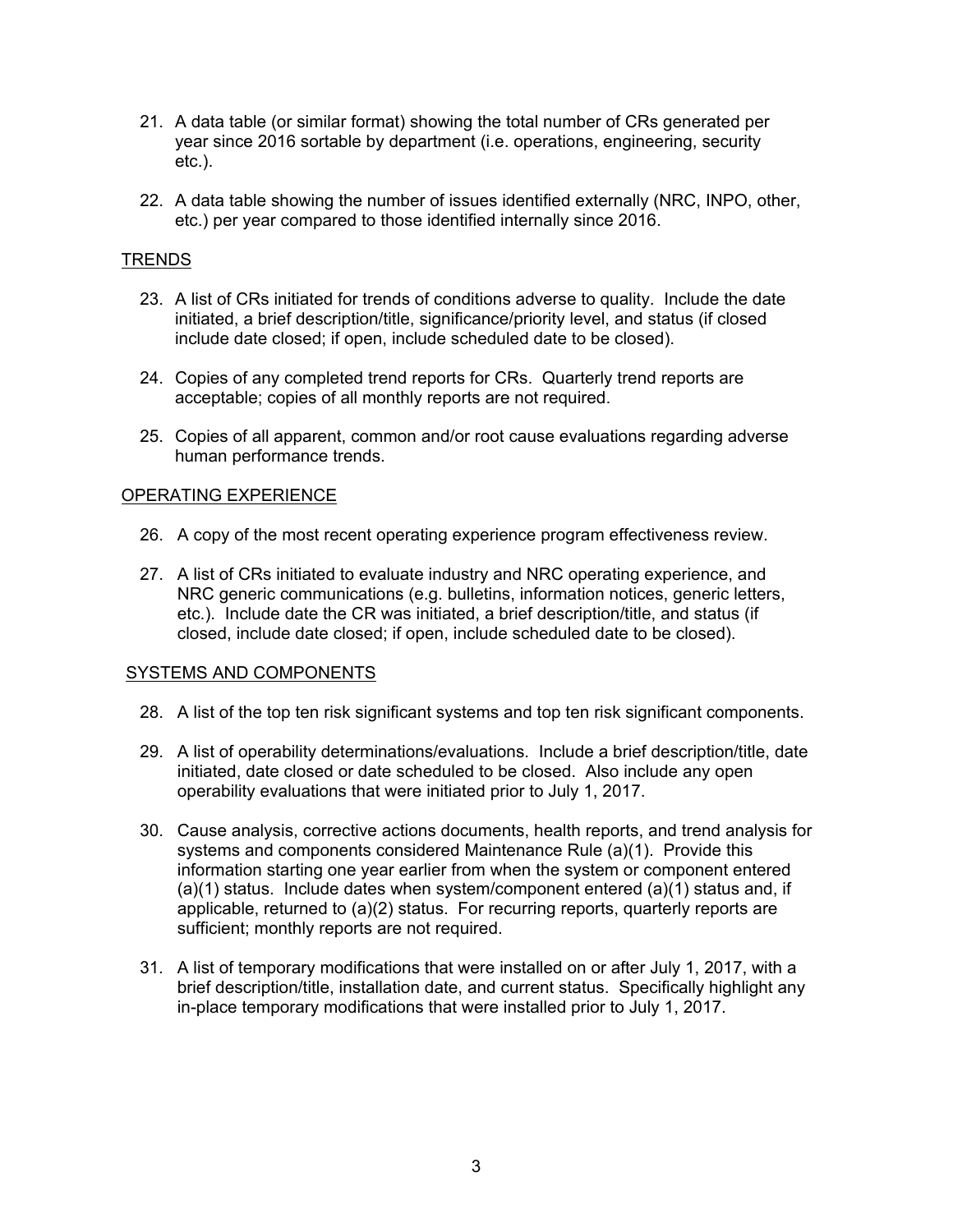# SCWE

32. Results of completed safety culture/safety conscious work environment surveys or self-assessments. Include reference to associated CRs and status of the CR actions. Also include schedule/plans for future surveys.

## REGULATORY ISSUES

- 33. A list of CRs for issues (findings, violations, etc.) documented in NRC inspection reports. Include the CR number, brief description/title, date initiated and the status (if closed include date closed; if open, include scheduled date to be closed).
- 34. A list of CRs for licensee-identified violations that have been documented in NRC inspection reports. Include the CR number, brief description/title, date initiated and the status (if closed include date closed; if open, include scheduled date to be closed).
- 35. A list of CRs associated with NRC-identified issues. Include the CR number, brief description/title, date initiated and the status (if closed include date closed; if open, include scheduled date to be closed).
- 36. A list of degraded/non-conforming conditions. Include the CR number, brief description/title, date initiated and date closed or projected closeout date. Include open issues that were identified prior to July 1, 2017.
- 37. A list of current control room deficiencies and operator work-arounds, sortable by priority, with a brief description/title and corresponding CR and/or work order number.

# 5-YEAR REVIEW

- 38. A list of CRs regarding the Emergency Diesel Generator (EDG) system that have been generated on or after July 10, 2014. Include the CR number, brief description/title, level of evaluation (i.e. root cause, apparent cause, common cause etc.), date initiated, and the status (if closed include date closed; if open, include scheduled date to be closed). Group the CRs by EDG unit/train.
- 39. For the EDG system, a list of operability evaluations generated since July 1, 2014; the current system health report; list of all open items; and any current system action plans. Group these evaluations by EDG unit/train.
- 40. For the EDG system, include any Adverse Trends and/or Action Plans to address recurring issues that were generated on or after July 1, 2014. If these were captured in the CAP, provide the CR number, title, and date identified. Group these items by EDG unit/train.

## ADMIN

41. A copy of the latest plant organizational chart and phone listing. Include contractors that have been working at the site for at least 6 months.